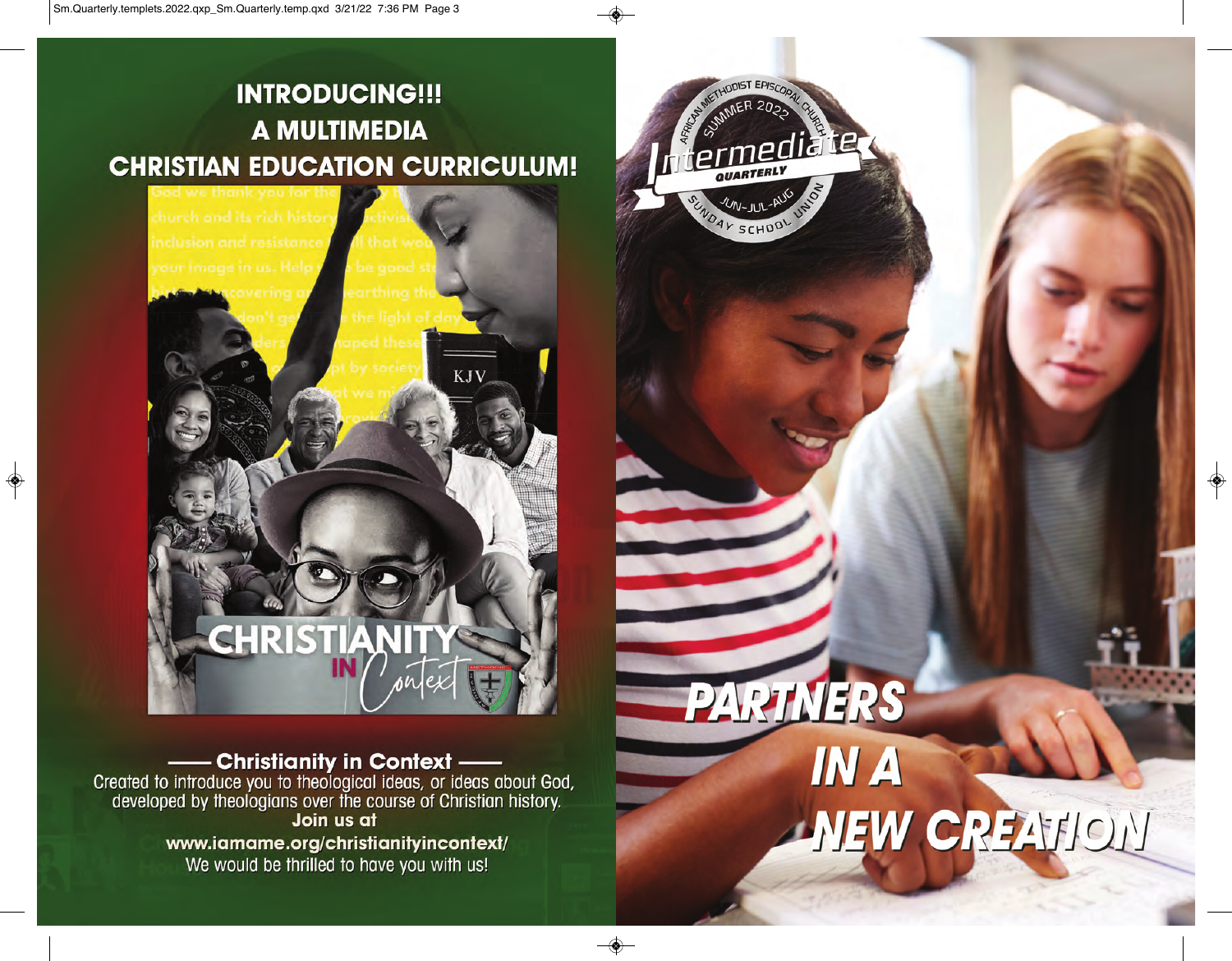# **INTERMEDIATE SUNDAY SCHOOL QUARTERLY**

**Vol. 59**

#### **Summer Quarter 2022 JUNE, JULY, AUGUST**

**No. 3 Price \$3.89** 

———————— **Ages 12-14 (Middle School)** ———————

**Roderick D. Belin** *President/Publisher*

**Garland F. Pierce** *Executive Director, Department of Christian Education*

> **Andre' Wright** *Chief of Operations*

#### **Cover Design: Orlando Dotson, AMEC Publishing. Copyright © 2022 by AMEC Sunday School Union.**

#### **INTERMEDIATE SUNDAY SCHOOL QUARTERLY — USPS 266 - 360**

Volume 59, No. 3, June, July, August 2022. An official quarterly of the African Methodist Episcopal Church prepared by the AMEC Sunday School Union. Published quarterly by the AMEC Sunday School Union, 1722 Scovel St., Nashville, TN 37208. Periodicals Postage Paid at Nashville, Tennessee. Copyright © 2022 by AMEC Sunday School Union.

Postmaster: Send address changes to Intermediate Sunday School Quarterly, 1722 Scovel St., Nashville, TN 37208.

Intermediate Sunday School Quarterly, Volume 59, No. 3, June, July, August 2022 — Lessons based on The International Sunday School Lessons, The International Bible Lessons for Christian Teaching. Copyrighted © 2022 by the Division of Christian Education, National Council of Churches of Christ in the U.S.A.; AMEC Sunday School Union © 2022.

All rights reserved. Used by permission.

For permission to reproduce any material in this publication call (615) 256-5882 or write the Rights and Permissions Department, the AMEC Sunday School Union, 1722 Scovel St., Nashville, TN 37208.

——————————————————————————————— **Entered as Periodicals Postage Paid Matter, March 20, 1942, at the Post Office at Nashville, Tennessee, under the Act of March 3, 1879.**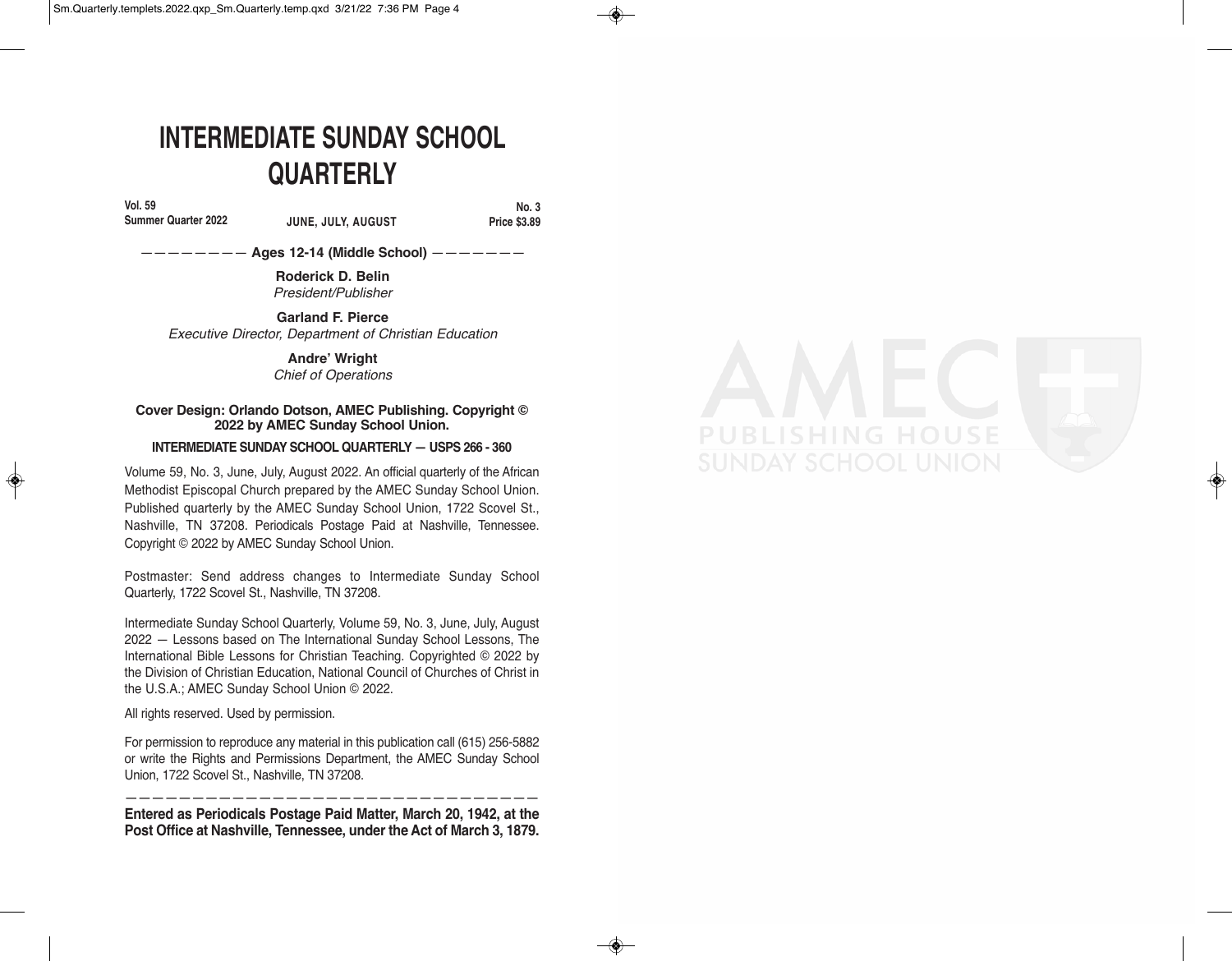# THE ORDER OF SERVICE

- I. Bell tap or organ voluntary as a signal for silence
- II. Singing
- III. The Apostles' Creed
- IV. Prayer, closing with the Lord's Prayer in concert
- V. Singing
- VI. Calling roll of officers and teachers
- VII. Responsive reading of the lesson text by school

VIII.The Decalogue

# **THE LESSON**

- I. Organ interlude while the classes are being arranged
- II. Class study of the lesson
- III. Warning bell—5 minutes
- IV. Closing bell—silence

# **THE CLOSING**

- I. Singing
- II. Review and application of the lesson
- III. Secretary's report
- IV. The Church School Creed
- V. Singing
- VI. Benediction

# **EDITORIAL STAFF**

**Rev. Dr. Roderick Belin**, Publisher **Rev. Dr. Garland F. Pierce**, Editor **Faith M. Waters**, Lessons **A.L. Stanfield**, Copy Editor **O. Dotson**, Graphic Designer

# **THE APOSTLES' CREED**

I believe in God the Father Almighty, maker of heaven and earth and in Jesus Christ, His only Son, our Lord who was conceived by the Holy Spirit, born of the Virgin Mary, suffered under Pontius Pilate, was crucified, dead and buried; the third day He arose from the dead, He ascended into heaven and sitteth on the right hand of God the Father Almighty; from thence He shall come to judge the quick and the dead. I believe in the Holy Spirit, the Church Universal, the communion of the saints, the forgiveness of sins, the resurrection of the body, and the life everlasting.

# **THE CHURCH SCHOOL CREED**

believe my A.M.E. Church School must grow and grow; and that I must make it a top priority to make it so. Every member a Christian, every Christian a worker, every worker trained so that a worker need not be ashamed. This we ask in Jesus' name.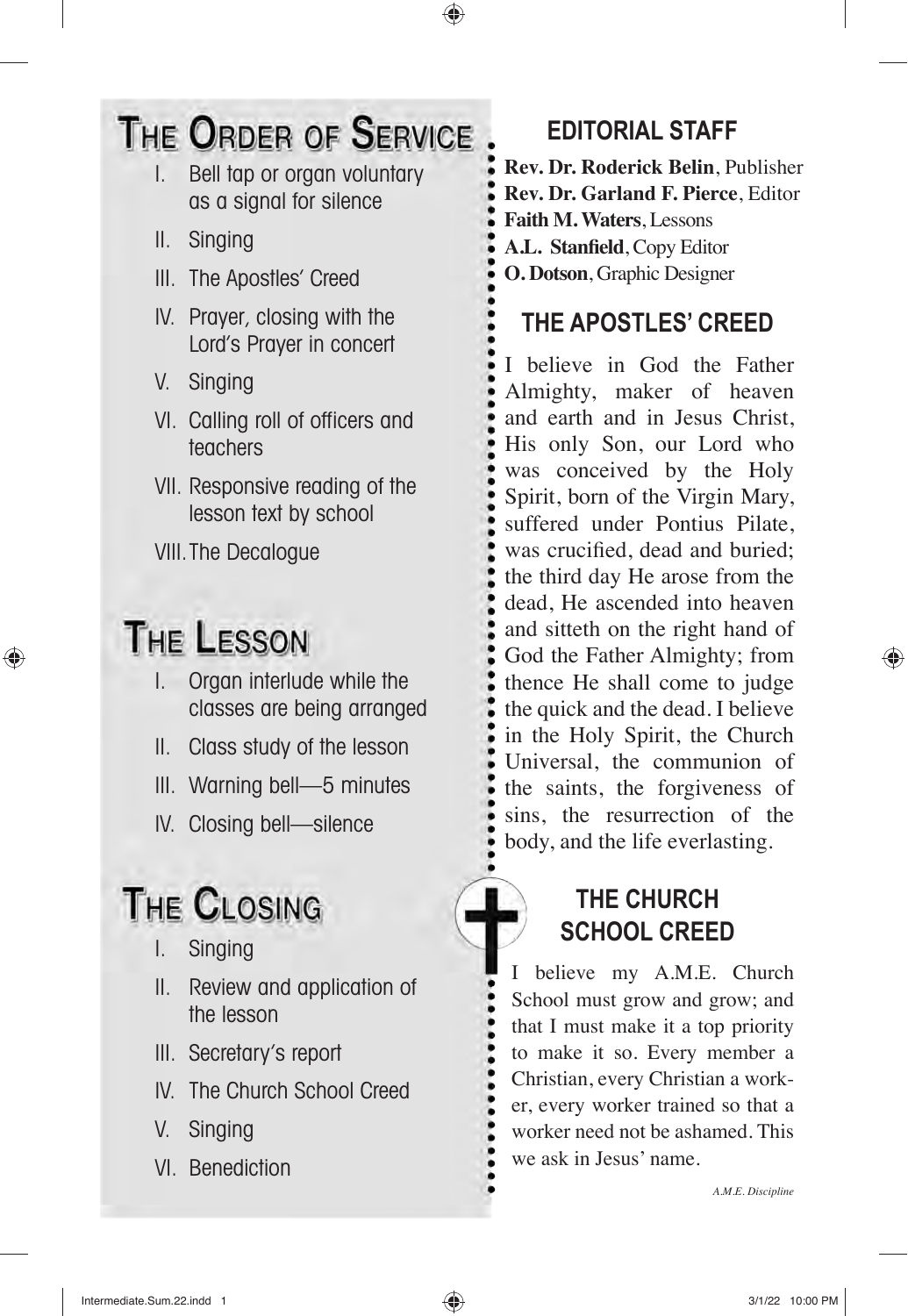Lesson 1 June 5, 2022

# GOD FORETELLS DESTRUCTION

Lesson Scripture: Isaiah 47 Focus Scripture: Isaiah 47:10-15

Key Verse: *You felt secure in your wickedness; you said, "No one sees me." Isaiah 47:10a*

#### Isaiah 47:10-15 (NRSV)

10 You felt secure in your wickedness; you said, "No one sees me." Your wisdom and your knowledge led you astray, and you said in your heart, "I am, and there is no one besides me."

11 But evil shall come upon you, which you cannot charm away; disaster shall fall upon you, which you will not be able to ward off; and ruin shall come on you suddenly, of which you know nothing.

12 Stand fast in your enchantments and your many sorceries, with which you have labored from your youth; perhaps you may be able to succeed, perhaps you may inspire terror.

13 You are wearied with your many consultations; let those who study the heavens stand up and save you, those who gaze at the stars, and at each new moon predict what shall befall you.

14 See, they are like stubble, the fire consumes them; they cannot deliver themselves from the power of the flame. No coal for warming oneself is this, no fire to sit before!

15 Such to you are those with whom you have labored, who have trafficked with you from your youth; they all wander about in their own paths; there is no one to save you.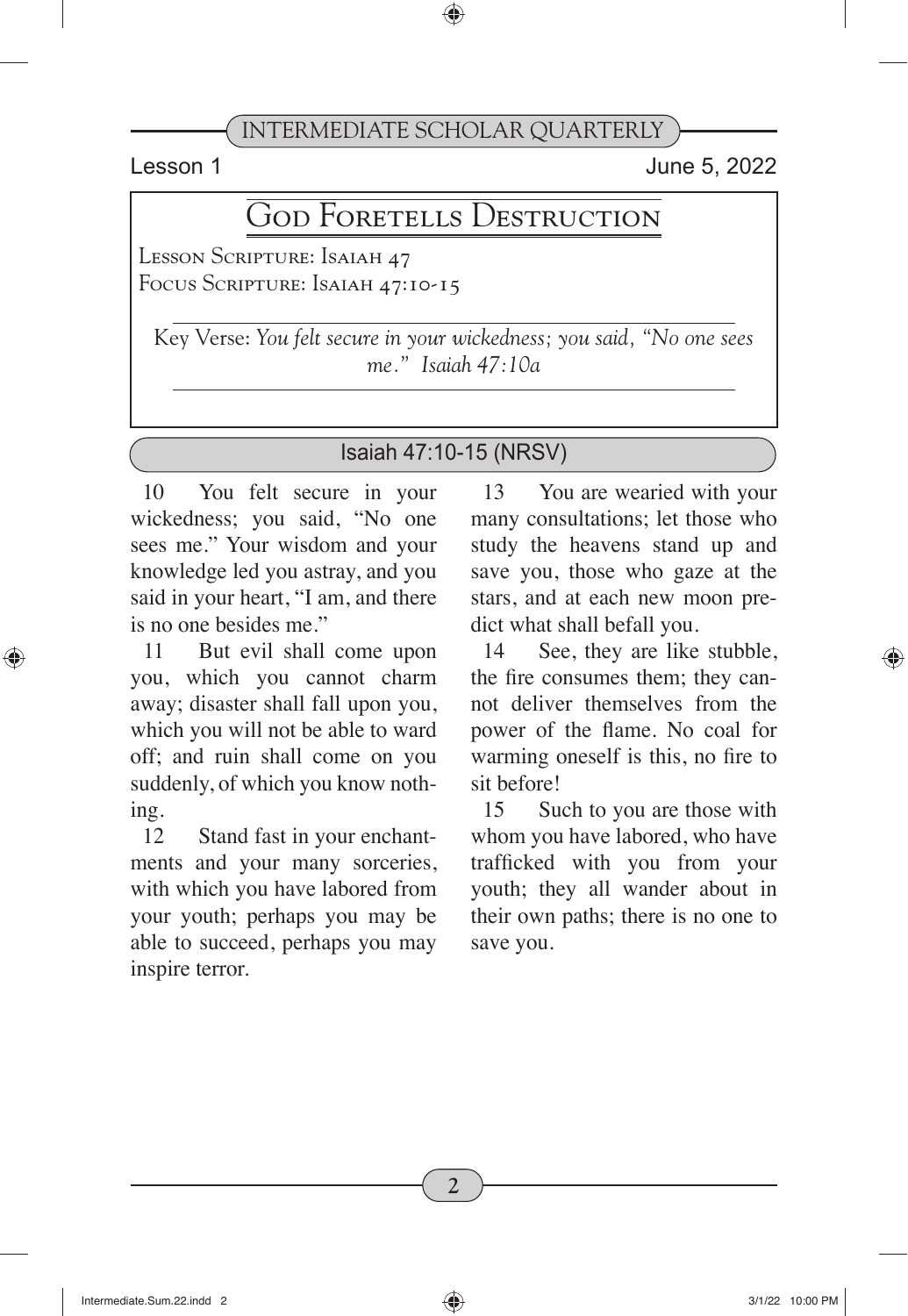# **VOCABULARY**

- **Wickedness** The quality of being evil or morally wrong.
- **Astray** To move away from the correct path or direction.
- **Charm** To use magic power to change a situation.
- **Enchantments** The state of being under a spell.
- **Sorceries** The art, practice, spells of a person who is supposed to exercise supernatural powers through the aid of evil spirits.
- **Stubble** The short, stiff stalks of grain or hay remaining on a field after the harvest.

#### **INTRODUCTION**

errick and his friend Tim decided to read their horoscopes online. "Wow! Derrick, my horoscope for a Gemini says, 'You will have an unexpected inheritance coming to you this week. Use the money to buy what you desire.'"

"Tim, do you believe that stuff?"

"Well, my great grandpop is 95! He could die any day now. I believe I will get some of his money and be able to buy whatever I want."

"Give me my phone," Derrick grabbed the phone out of Tim's hand.

"My horoscope for a Taurus says, 'You will finally find the perfect match this week. Within the next two years, you will get married.'" Derrick laughed so hard tears ran down his face.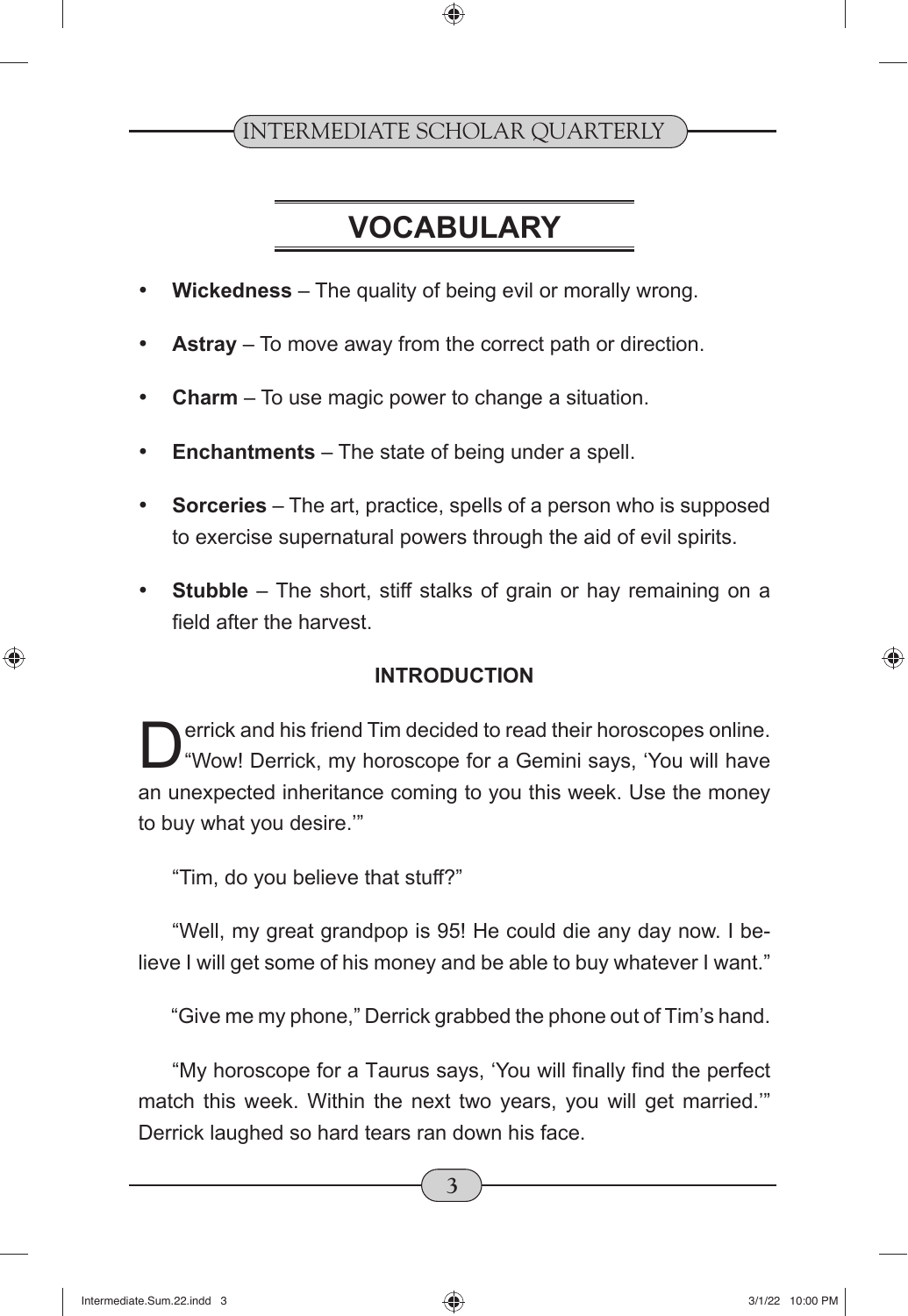*Do you believe that astrologists (horoscopes), palm readers, or fortune-tellers can predict your future? Why? Why not?*

#### **BIBLE STORY**

God is omniscient and omnipotent. This means God is all-knowing<br>
and all-powerful. God sees and knows everything. We cannot hide from God. Isaiah prophesied doom for Babylon 150 years before it happened. God loves creation but hates all evil. The Babylonians were evil people who practiced idolatry and were excessively cruel to God's people.

Babylon became the most powerful nation in the world. They believed in their greatness and claimed to be the *only* power on earth. Babylon's king, Nebuchadnezzar, called himself "god." The people were caught up in pleasure, power, and idolatry. They destroyed both Judah and Jerusalem. But the Babylonians who captured God's people would become captives themselves in 539 B.C. God used the Persian king, Cyrus, to execute judgment on Babylon (45:1, 13).

Sin separates us from God. He already knows what we have done. Yet, God still loves us. God desires for us to acknowledge our sins, repent, and faithfully worship him alone. We must decide whether we will continue to seek pleasure and power or take the opportunity God offers to change. The decision is ours, but there are consequences for our actions either way.

*Reread Isaiah 47:10-13 and identify the sins of Babylon. How is today's society addicted to pleasure and power? How can you use your life for God's honor rather than your pleasure?*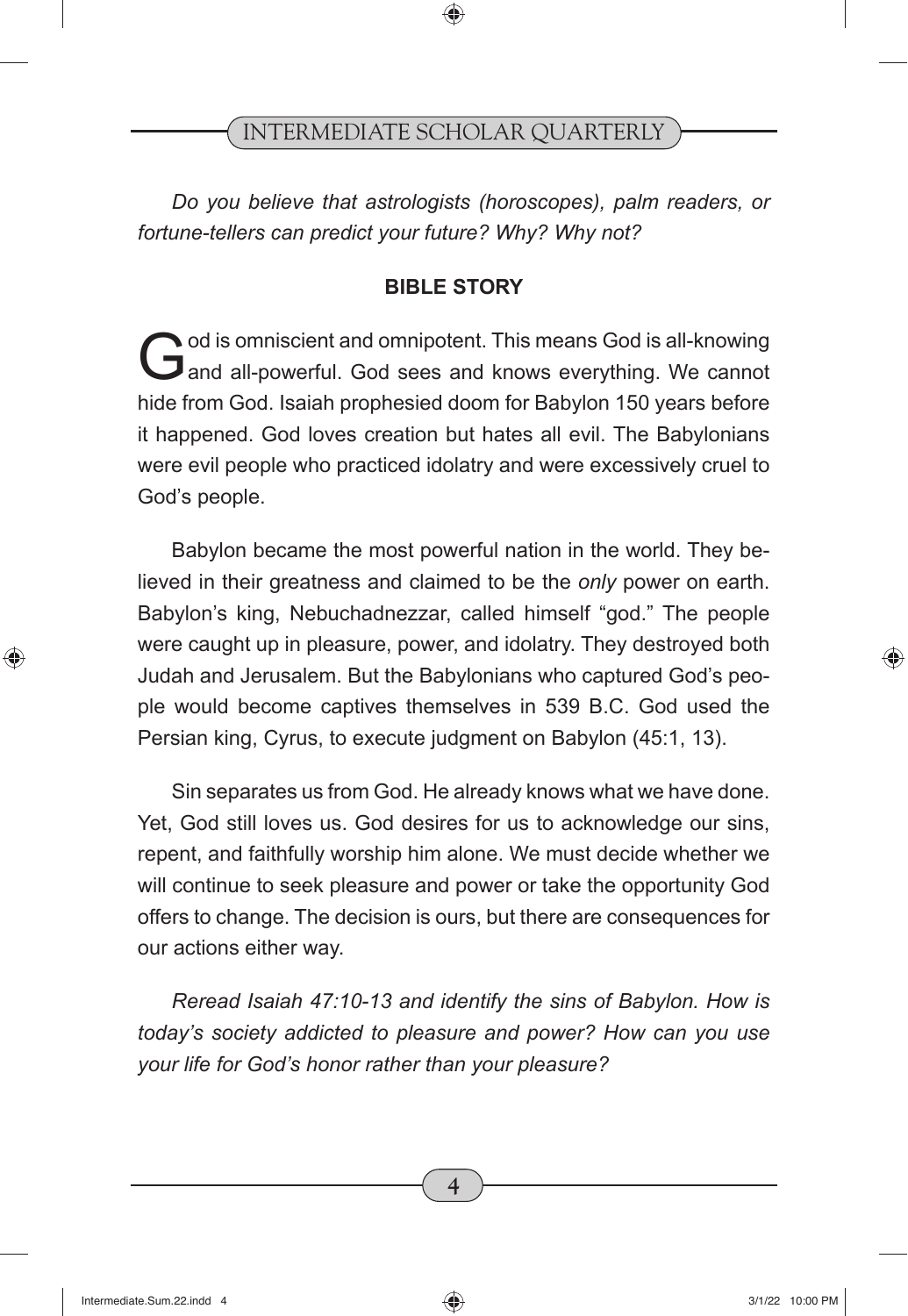#### **LIFE APPLICATION**

We need one person to volunteer to read Isaiah 47:10-15 slowly.<br>Every time the word *you* or *your* is heard as they read, quickly stand up and sit down. Or, if the class is on Zoom, let the class raise their hands instead. Count the number of times you stand up or raise your hand. Has anyone ever accused you of believing that everything was about you? What was happening to Babylon was because they believed everything was about them. How does God respond to those who are arrogant and prideful? What qualities does a humble person exhibit?



Let's view the demolition of a house on YouTube: https://youtu.be/ le3smffEm1g.

The average time it takes to build a house is six to twelve months. The house in the video was demolished very quickly after being damaged by a hurricane. The owners wanted to build a new house. The house is symbolic of someone who lives their whole life separated from God because of sin. Sin damages our relationship with God. God loves us but hates sin. God will destroy those who refuse to repent and turn to him. If you have committed sins, just pray and ask God to forgive you. And with God's help, make every effort to refrain from committing the same sins again. For those who repent, God forgives and offers a fresh start.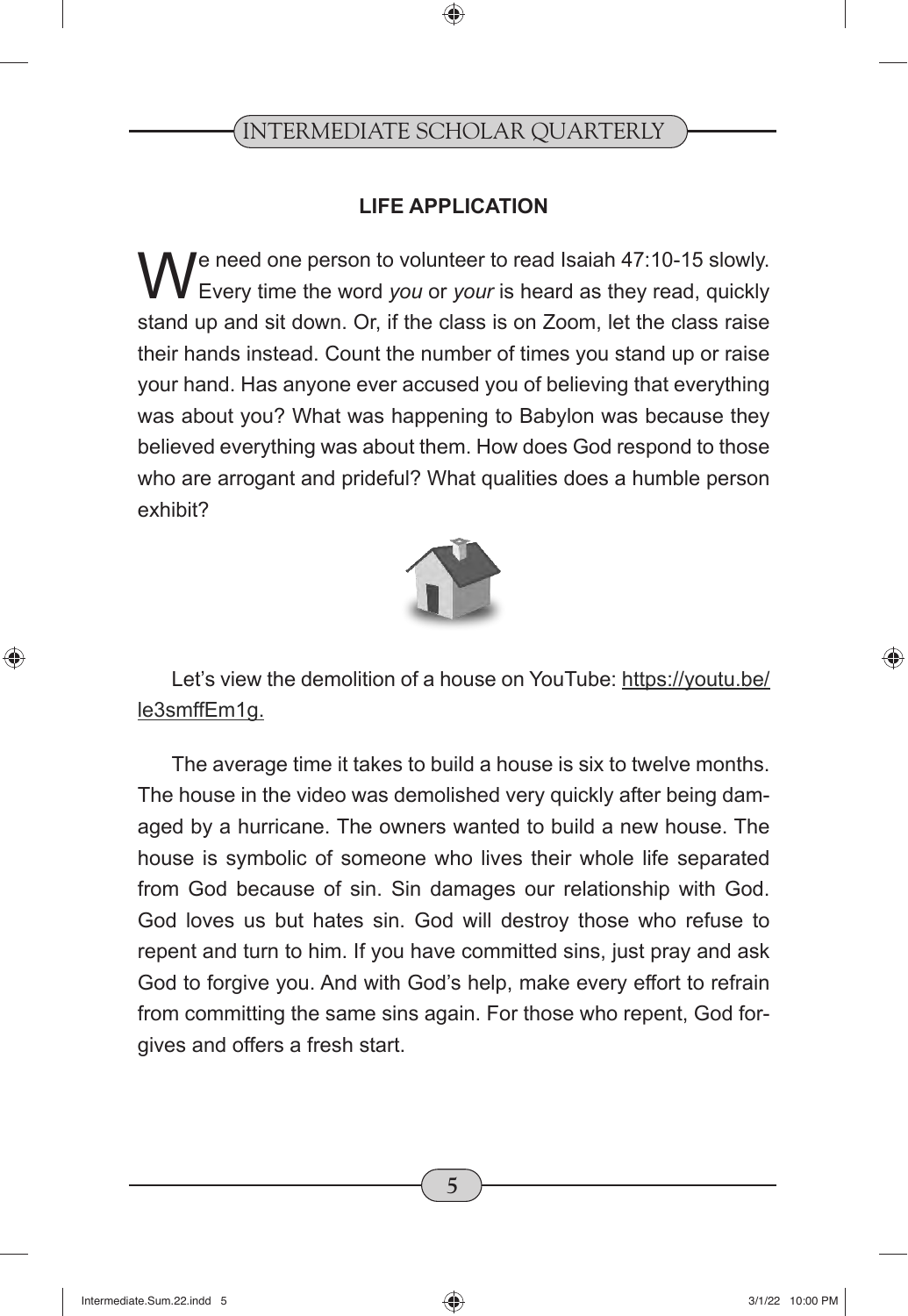#### **SUMMARY**

God sees and hears everything. We cannot hide from God. No<br>
G matter what we say, God does not go easy on those who sin. It is better to confess and seek forgiveness. Confession and repentance are an ongoing and necessary part of our relationship with God. Only those who are humble and worship God alone can experience the mercy of God. What choice are you going to make? Either you will be a humble worshipper of God or an arrogant, prideful rebel. But always remember God's ways are best.

#### **CLOSING DEVOTIONS**

**Prayer:** God, we are thankful for your power and love. We ask you to forgive us for all the times we were rebellious. Teach and guide us in your holy ways. Amen.

**Hymn:** "O Thou, in Whose Presence" (*AMEC Hymnal* #83)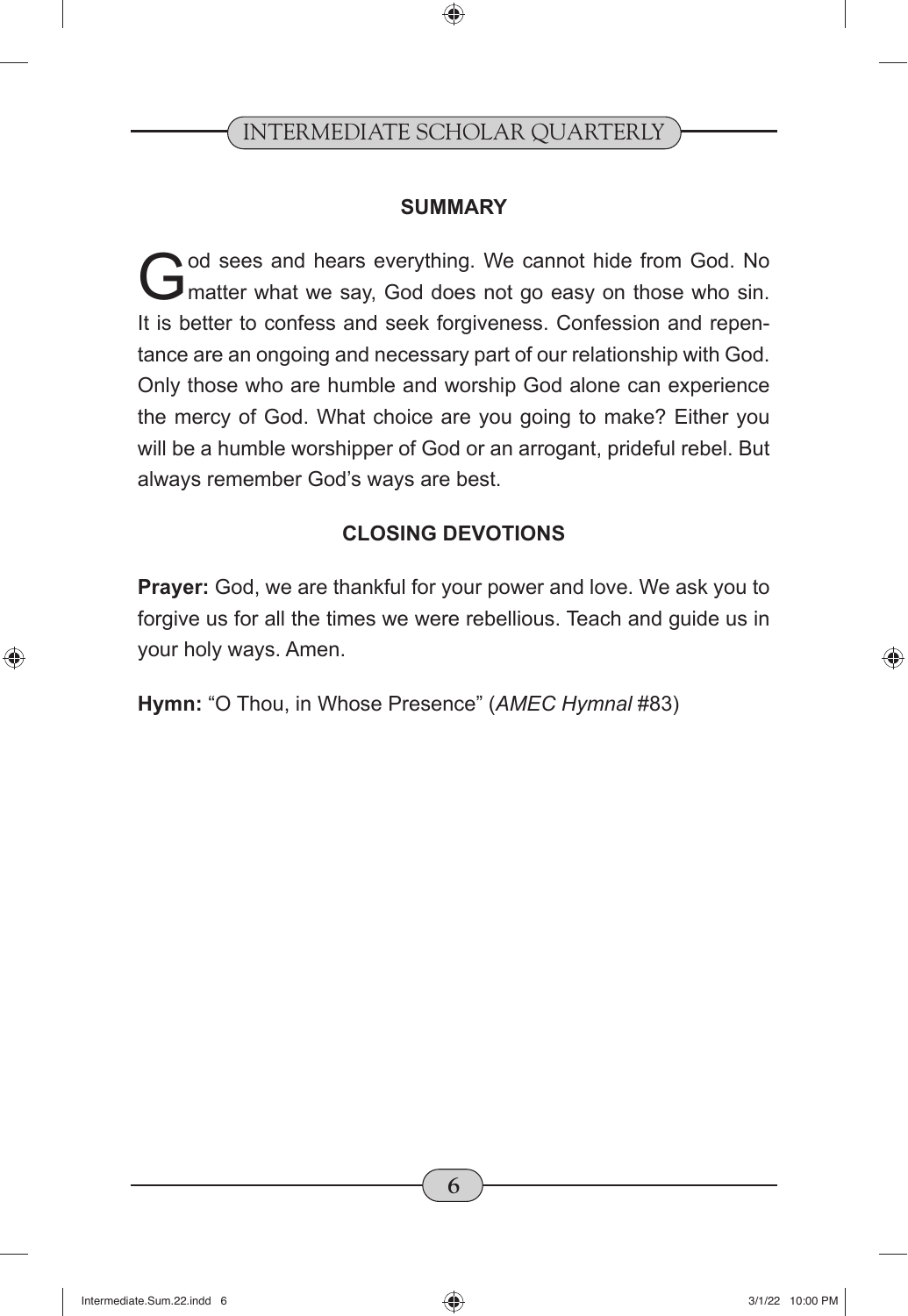Lesson 2 June 12, 2022

# God Foretells of Redemption

Lesson Scripture: Isaiah 49:1-17 Focus Scripture: Isaiah 49:1-13

Key Verse: *I will give you as a light to the nations, that my salvation may reach to the end of the earth." Isaiah 49:6c*

#### Isaiah 49:1-13 (NRSV)

1 Listen to me, O coastlands, pay attention, you peoples from far away! The Lord called me before I was born, while I was in my mother's womb he named me.

He made my mouth like a sharp sword, in the shadow of his hand he hid me; he made me a polished arrow, in his quiver he hid me away.

3 And he said to me, "You are my servant, Israel, in whom I will be glorified."

4 But I said, "I have labored in vain, I have spent my strength for nothing and vanity; yet surely my cause is with the Lord, and my reward with my God."

5 And now the Lord says, who formed me in the womb to be his servant, to bring Jacob back to him, and that Israel might be gathered to him, for I am honored in the sight of the Lord, and my God has become my strength—

6 he says, "It is too light a thing that you should be my servant to raise up the tribes of Jacob and to restore the survivors of Israel; I will give you as a light to the nations, that my salvation may reach to the end of the earth."

7 Thus says the Lord, the Redeemer of Israel and his Holy One, to one deeply despised, abhorred by the nations, the slave of rulers, "Kings shall see and stand up, princes, and they shall prostrate themselves, because of the Lord, who is faithful, the Holy One of Israel, who has chosen you."

8 Thus says the Lord: In a time of favor I have answered you, on a day of salvation I have helped you; I have kept you and given you as a covenant to the people, to establish the land, to apportion the desolate heritages;

9 saying to the prisoners, "Come out," to those who are in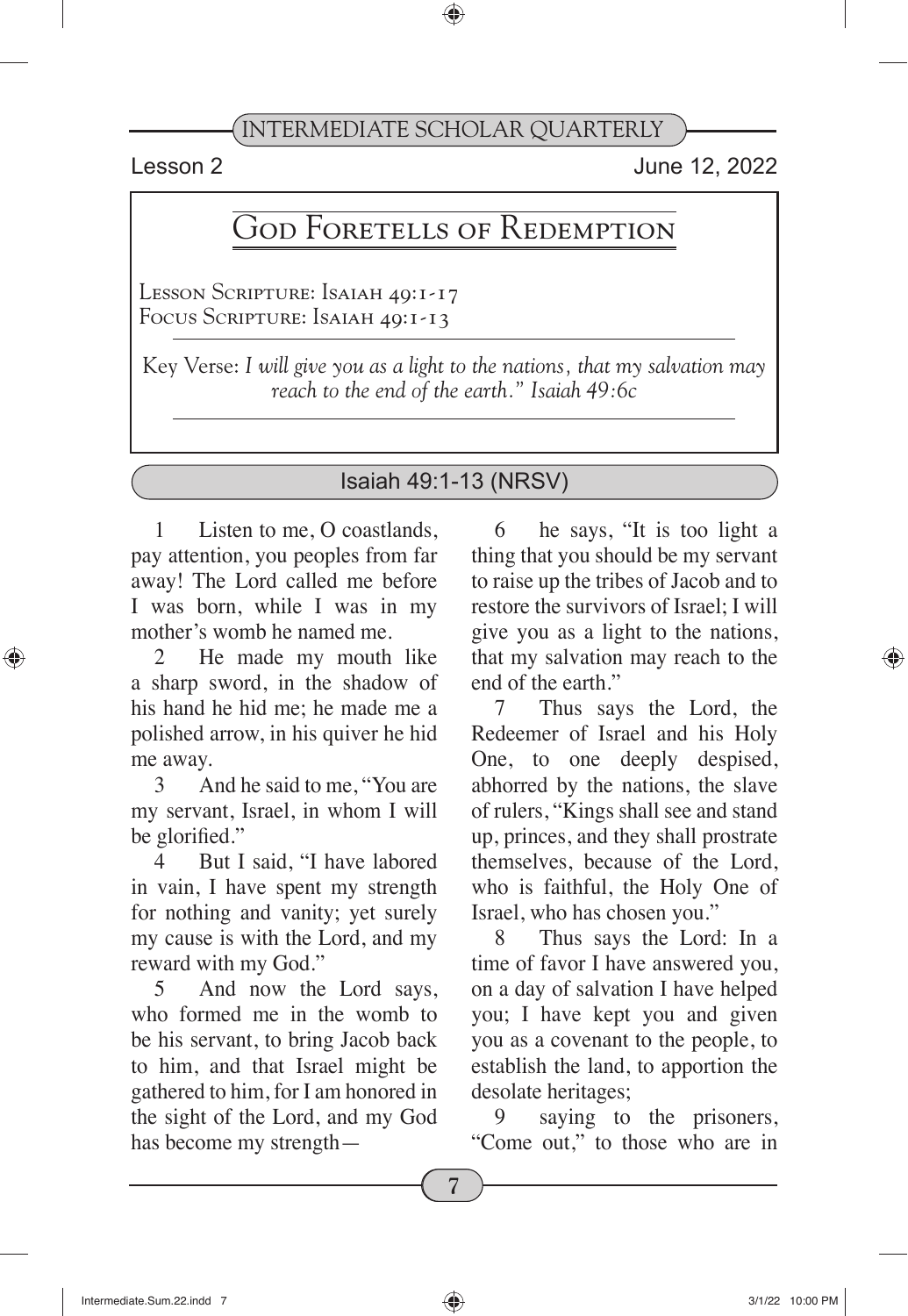darkness, "Show yourselves." They shall feed along the ways, on all the bare heights shall be their pasture;

10 they shall not hunger or thirst, neither scorching wind nor sun shall strike them down, for he who has pity on them will lead them, and by springs of water will guide them.

11 And I will turn all my mountains into a road, and my highways shall be raised up.

12 Lo, these shall come from far away, and lo, these from the north and from the west, and these from the land of Syene.

13Sing for joy, O heavens, and exult, O earth; break forth, O mountains, into singing! For the Lord has comforted his people, and will have compassion on his suffering ones.

# **VOCABULARY**

- **Vanity** Emptiness, falseness.
- **Salvation** Deliverance from sin through the sacrifice and suffering of the Messiah.
- **Abhorred** To regard with disgust and hatred.
- **Prostrate** To lay stretched out on the ground with one's face downward.
- **Covenant** A contract or agreement between two parties.
- **Compassion** A feeling of pity or sorrow for another's suffering. It is one of God's characteristics, as well as a characteristic of Christians.
- Syene Pronounced: si-e'-ni.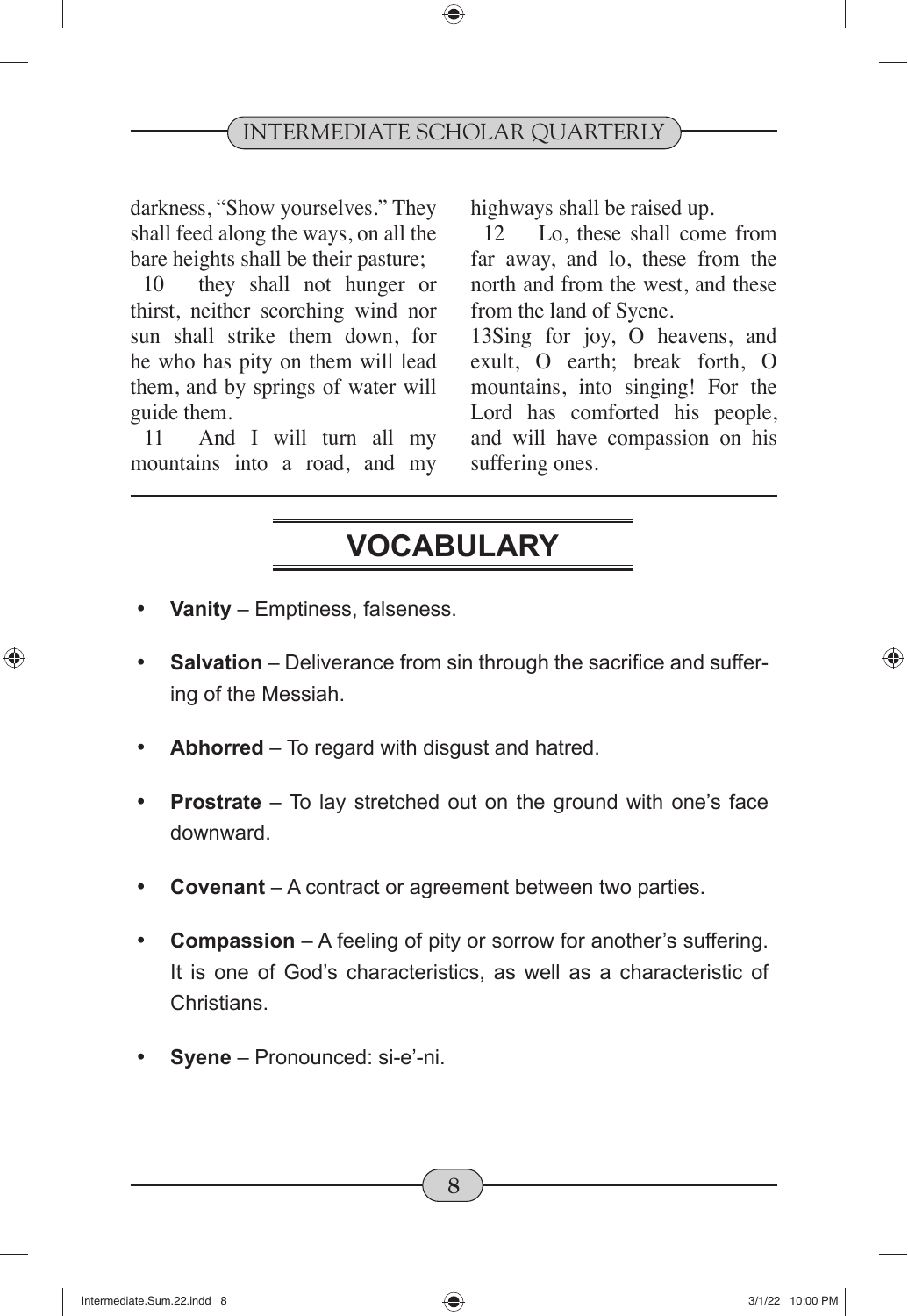#### **INTRODUCTION**

The Walley family gathered in their dining room for Sunday dinner.<br>Sunday was the only day of the week when they all had nothing on their schedules. This afforded them a chance to come together, talk, share a meal, and have family activities. Lisa and her brother, Derrick, appreciated it when they had family time.

The doorbell rang, so Lisa went into the living room and peered out the window. She noticed it was her friend Joyce, so Lisa opened the door. Joyce's face was wet with tears, her eyes were red, and her clothes were disheveled.

"Joyce, come on in." Lisa motioned for her to sit on the sofa. "What's going on?"

"I don't know how to tell you this, Lisa," Joyce twisted the end of her shirt, and her lip quivered, "but Marvin was shot and killed last night." Tears fell from her red, swollen eyes as she stared at Lisa. Marvin and Lisa had been best friends since they were six years old.

"NOOOOOO! NOOOOOO! NOOOOOO!" Lisa collapsed on the floor and wailed. Her parents and brother ran into the living room when they heard Lisa screaming. Lisa was inconsolable.

Two years later, Lisa devoted her time to establishing anti-violence networks in all schools and local communities.

*How do you feel when hearing about or witnessing evil powers at work? What impact does it have on your life, present and future?*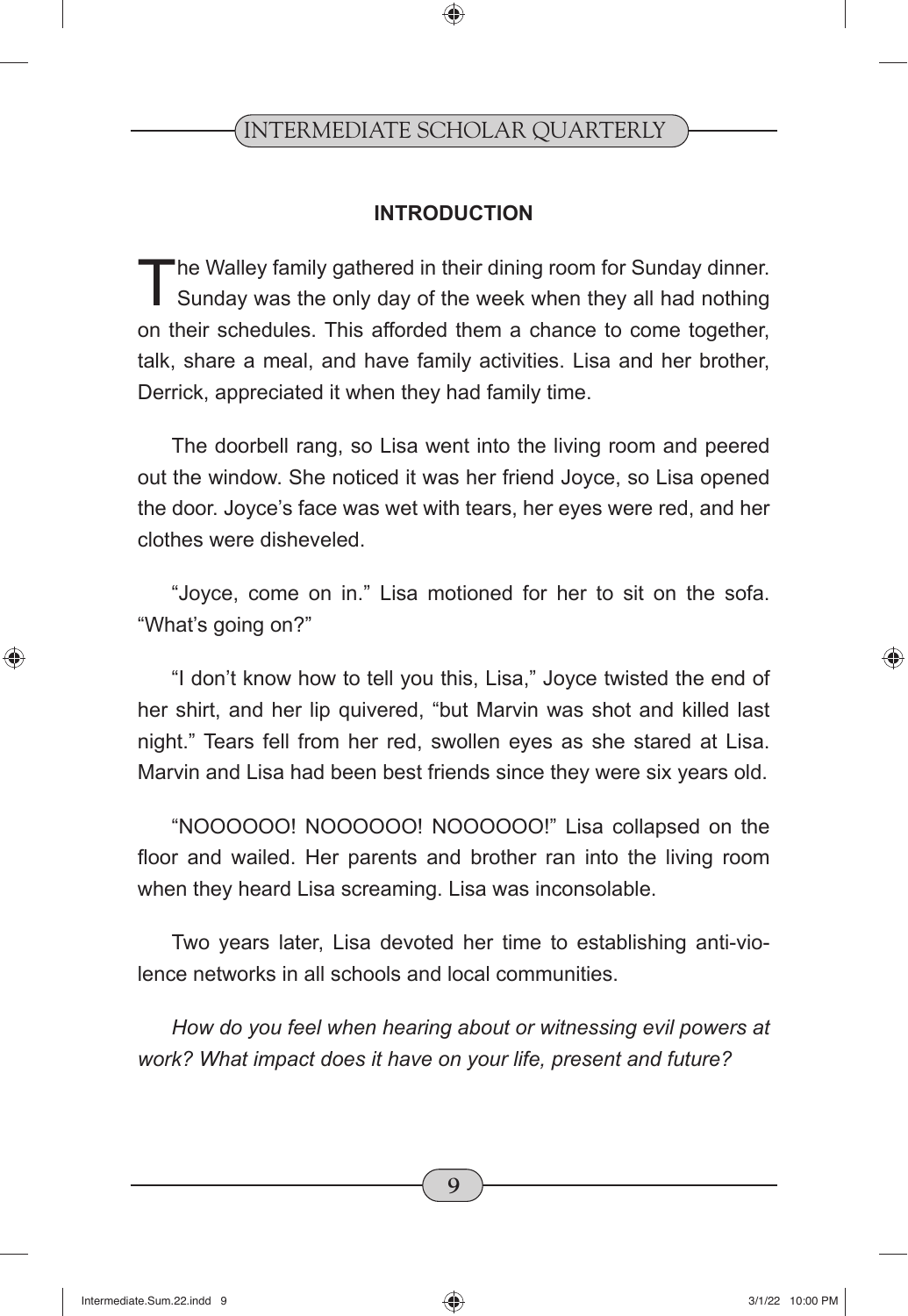#### **BIBLE STORY**

There are times in our lives when we set out to achieve goals and fulfill plans, but we encounter great opposition. Our plans are hindered by people who betray us and obstacles that seem hard to overcome. What can we do? God always has a plan. "All things work together for good for those who love God and are called according to his purposes" (Rom. 8:28, KJV)

In Isaiah 49, God offers comfort to Israel by promising a future redeemer. God's servant calls out for the people to listen to him. Before the Messiah-Servant was born, God had chosen him for a special mission. His divine appointment from God made him qualified to minister to the world. The Messiah-Servant was equipped with a powerful message of salvation and divinely protected by God.

Israel was God's chosen people, but they had failed to obey his commands. They had to endure the wrath of God for their actions. But God had a plan for redemption through the Messiah-Servant. The Messiah seemed to have failed to complete God's mission because the people strongly opposed him. But God would get the glory from the Messiah's rejection, suffering, and death. No matter how dreadful the outlook seems, God offers us hope when we place our full trust in him. The Messiah understood God would ensure his vindication and rewards.

This prophecy comforted Israel by promising their release from captivity in Babylon. Moreover, all people would experience release from the captivity of sin. God guided Israel and taught the people how to move forward no matter how rough the journey was. The Gentiles who had been excluded before would be included in God's plan of salvation for all. Captives cannot free themselves, so God will send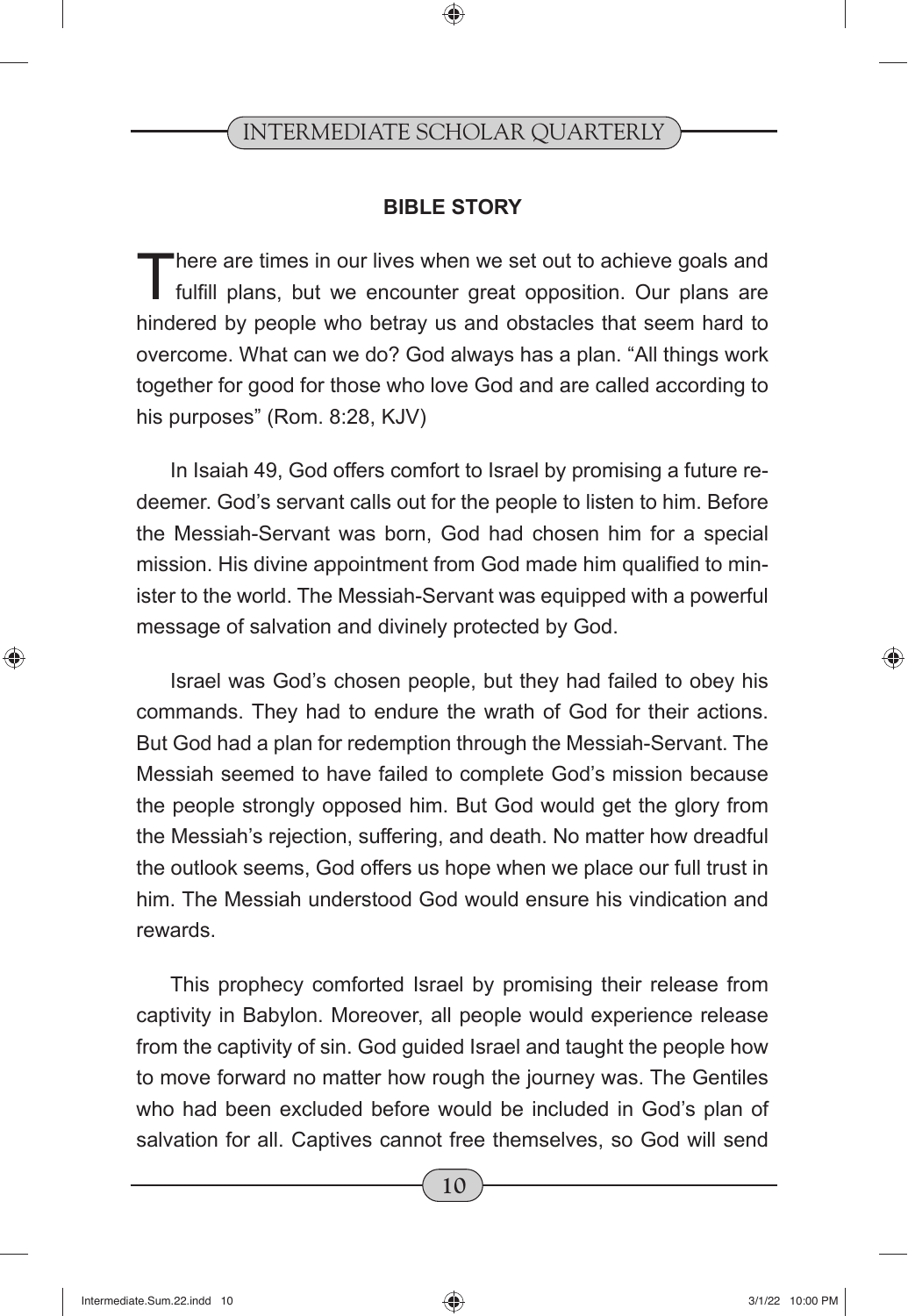the Messiah to deal with evil and overcome it with good. The Messiah-Servant would be the light of the world. His redeemed people who act as lights to the world enjoy his full-scale blessings.

*How do you define 'servant'? Who can be identified as servants? Do you consider yourself a servant? Why or why not?* 

#### **LIFE APPLICATION**

Think about your life and what you could not live without. List the things you could not live without. Why can't you live without these things?

#### I CANNOT LIVE WITHOUT: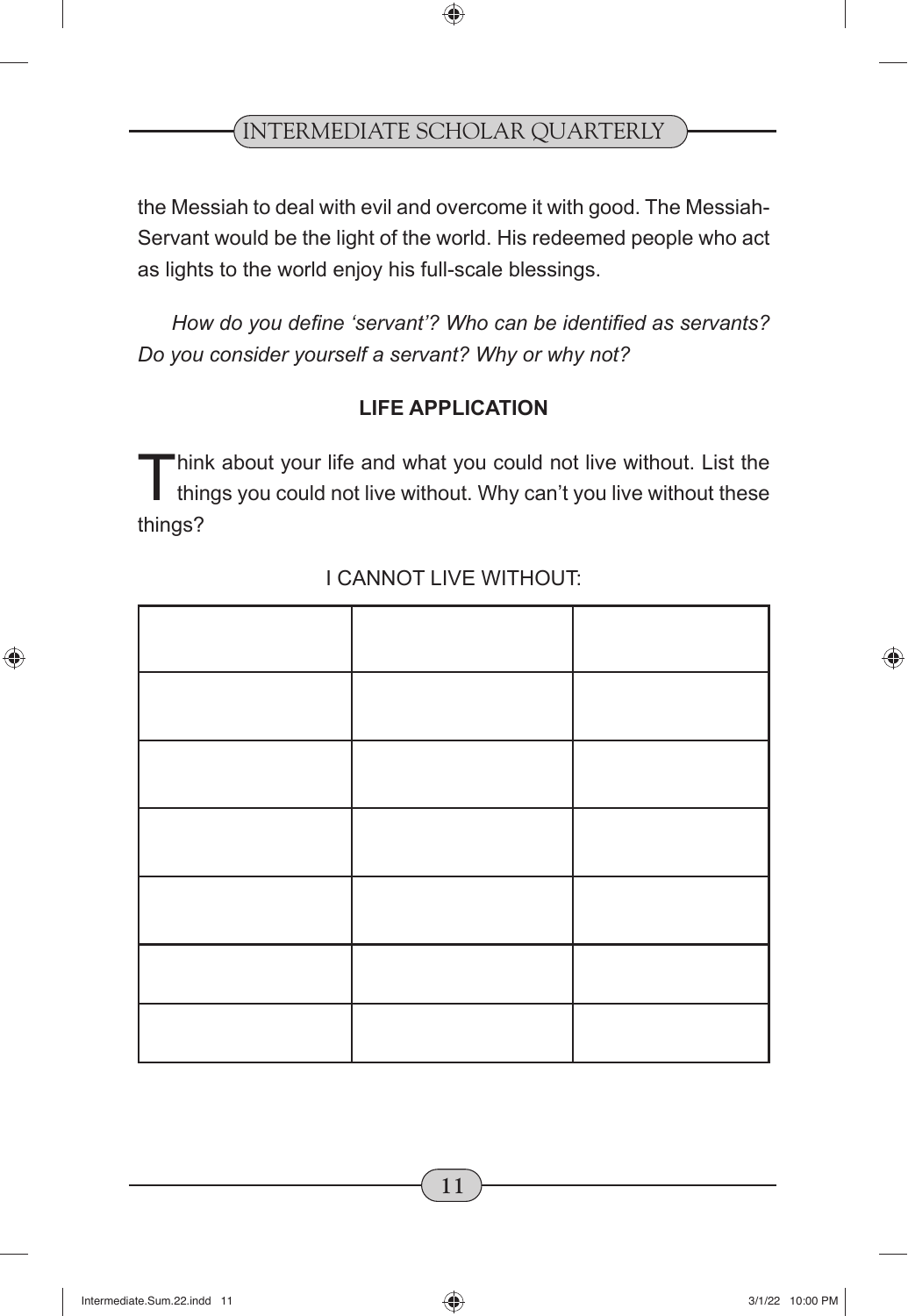

The servant is identified as the people of Israel (v. 3) and a few verses later as an individual restorer of Israel and savior of all humankind (vs. 5-6). The book of Isaiah has four "servant songs" in which the servant is the Messiah. The class will divide up into four groups. Each group will read one "servant song" and identify the qualities of the servant contained in the scripture passage. If this class is on Zoom, open four Breakout rooms to separate classes. After the groups are finished reporting, compare and contrast the servant described with the typical servant in our society. The four "servant song" texts found in Isaiah are: 1) 42:1-4; 2) 49:1-6; 3) 50:4-9; and 4) 52:13–53:12.

#### **SUMMARY**

God, the creator, offers us deliverance and redemption through the Messiah-Servant. His characteristics, mission, and accomplishments prove that the Messiah is the only true God. Israel failed to be the light of the world as God's chosen people. God demonstrated his love for them despite their disobedience by sending the Messiah to offer redemption from sin. The way was opened for all people to receive salvation through his rejection by the Jews, then suffering and dying. We all are included in God's promises.

The Messiah desires for us to be lights for the world. Consider the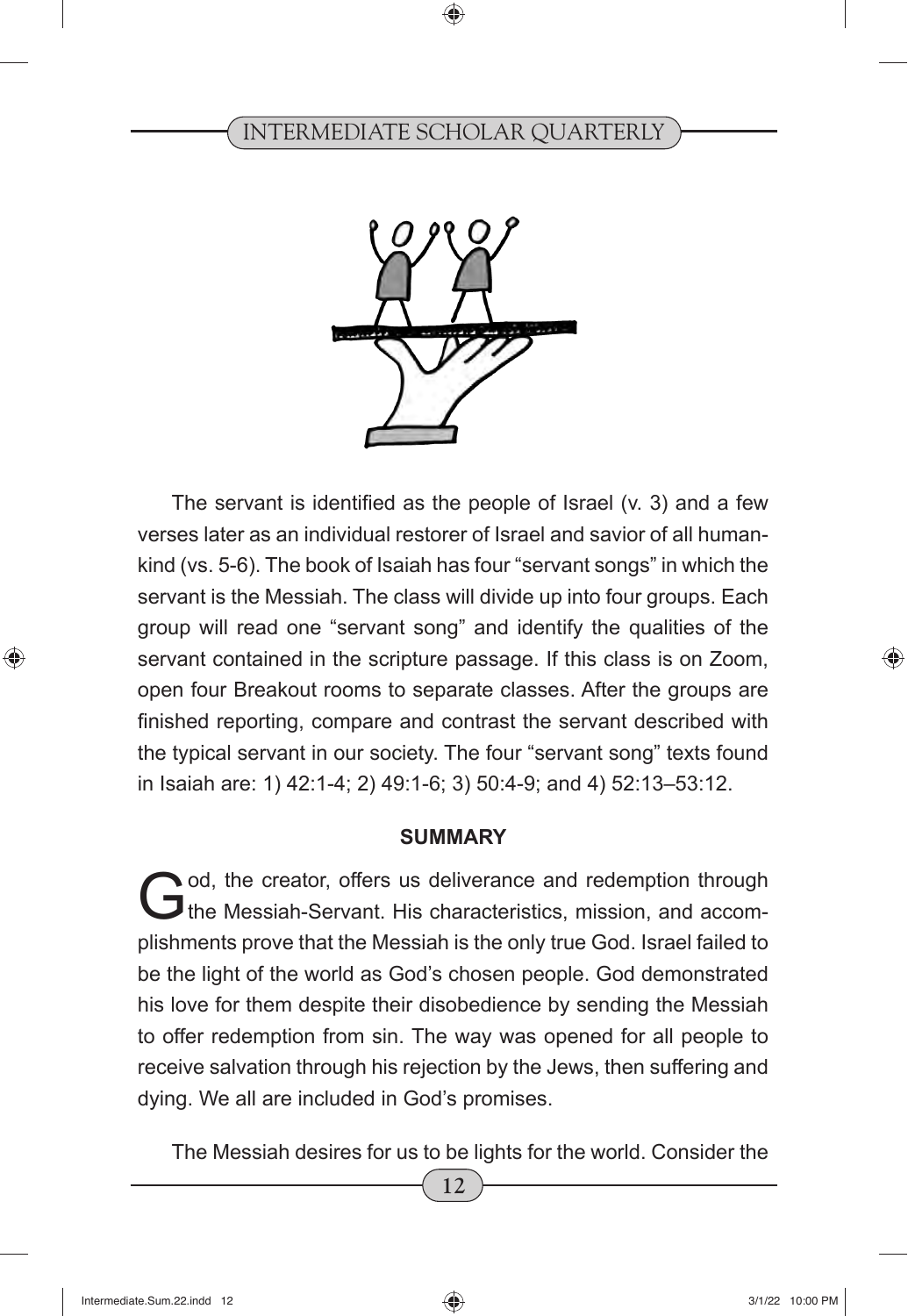metaphor in verse 6: "I will give you as a light to the nations, that my salvation may reach to the end of the earth." Think about how light dispels darkness as you hold a candle (battery operated) or flashlight from your phone. How can you be a light in the world for God? This week- every time you pray- turn on the candle or a flashlight and ask God to use you as a light to draw others to him. Witness for Christ as often as possible when opportunities are available.

#### **CLOSING DEVOTIONS**

**Prayer:** God, we thank you for sending the Messiah to be the light of the world. Forgive us for hiding our light when we are around others. God, let your light shine brightly through me so the world can be draw to the Messiah and saved. Amen.

**Hymn:** "Jesus Wants Me for a Sunbeam" (*AMEC Hymnal* #556)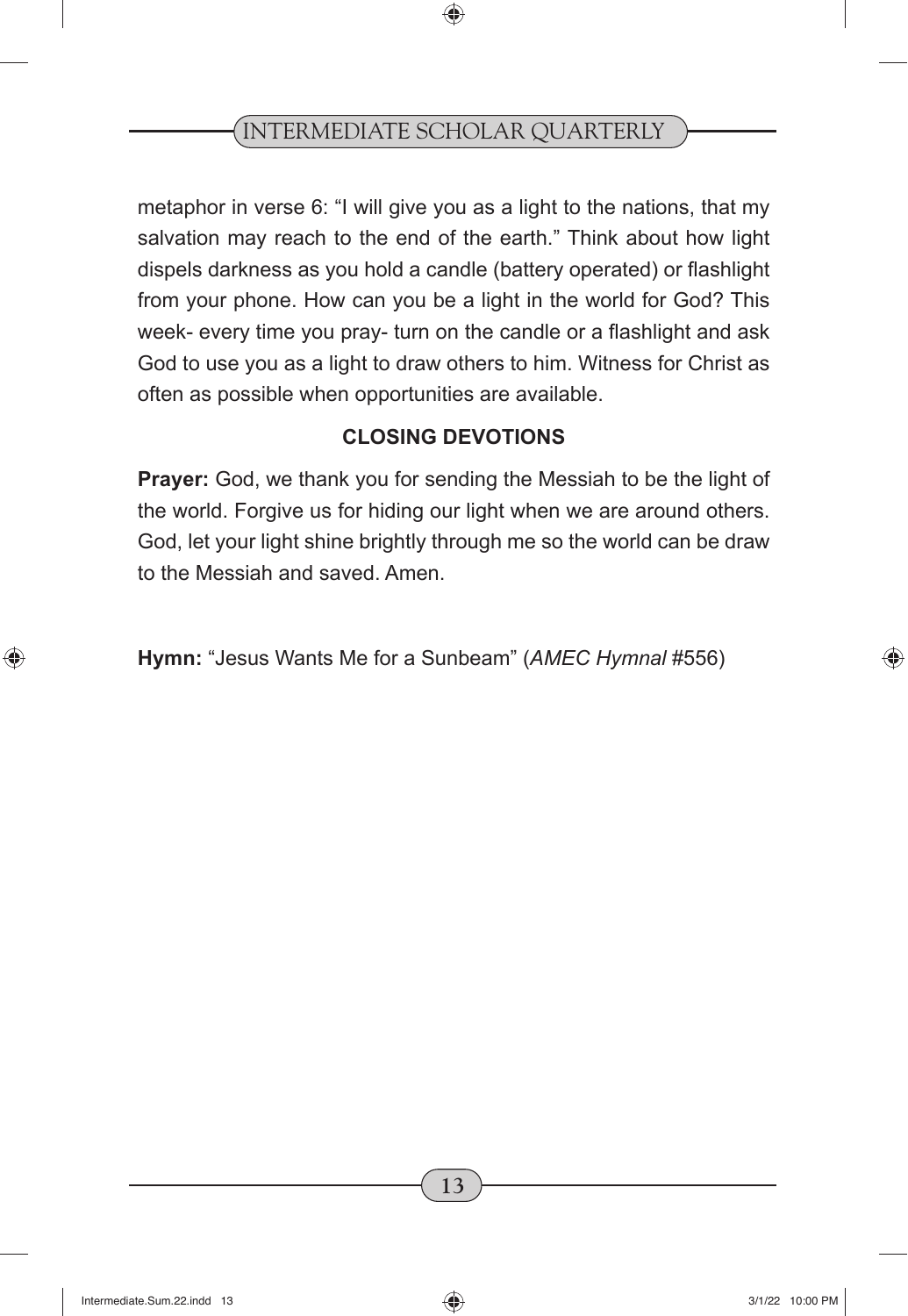Lesson 3 June 19, 2022

# God's Restored People Shall Prosper

Lesson Scripture: Isaiah 49:18-26 Focus Scripture: Isaiah 49:18-23

Key Verse: *Thus says the Lord God: I will soon lift up my hand to the nations, and raise my signal to the peoples; and they shall bring your sons in their bosom, and your daughters shall be carried on their shoulders. Isaiah 49:22*

#### Isaiah 49:18-23 (NRSV)

18 Lift up your eyes all around and see; they all gather, they come to you. As I live, says the Lord, you shall put all of them on like an ornament, and like a bride you shall bind them on.

19 Surely your waste and your desolate places and your devastated land—surely now you will be too crowded for your inhabitants, and those who swallowed you up will be far away.

20 The children born in the time of your bereavement will yet say in your hearing: "The place is too crowded for me; make room for me to settle."

21 Then you will say in your heart, "Who has borne me these? I was bereaved and barren, exiled and put away—so who has reared these? I was left all alone—where then have these come from?"

22 Thus says the Lord God: I will soon lift up my hand to the nations, and raise my signal to the peoples; and they shall bring your sons in their bosom, and your daughters shall be carried on their shoulders.

23 Kings shall be your foster fathers, and their queens your nursing mothers. With their faces to the ground they shall bow down to you, and lick the dust of your feet. Then you will know that I am the Lord: those who wait for me shall not be put to shame.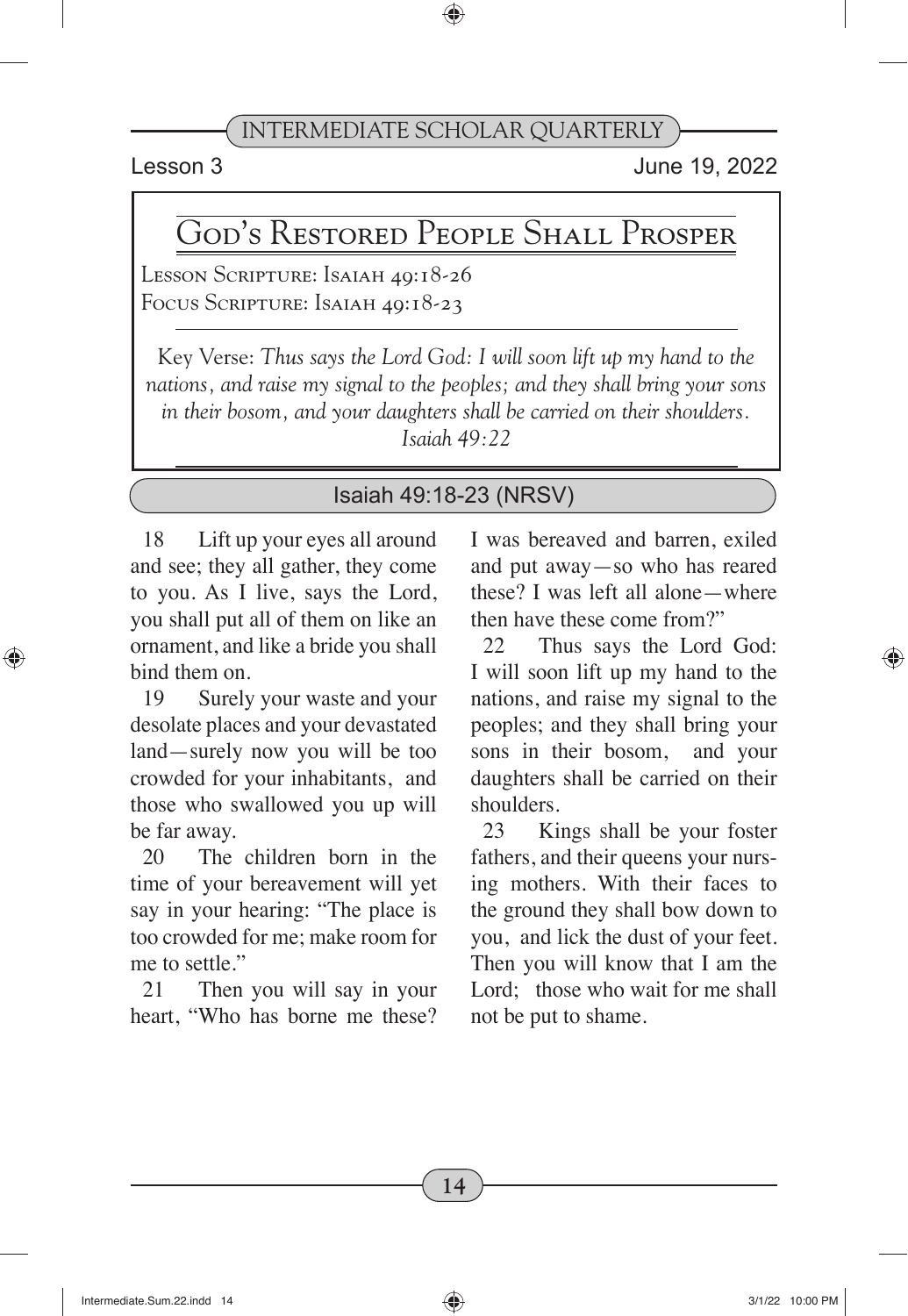# **VOCABULARY**

- **Desolate** A place that is deserted and has no people or animals.
- **Inhabitant** A person or animal that lives in or occupies a place.
- • **Bereavement** The period of grief and mourning after a death or other loss.
- **Barren** The inability to produce offspring.
- • **Exiled** A person or group that has been expelled and barred from one's native country for punitive or political reasons.
- **Shame** A painful emotion caused by the consciousness of guilt.

#### **INTRODUCTION**

M<sup>r. Walley had personally struggled to understand why Ken, a M<br>16-year-old teenager, killed his daughter's best friend. And most</sup> shockingly, Ken is the nephew of the Walley's pastor. Marvin's life was cut short at the age of 14. Marvin's family wants justice for their son. Lisa was experiencing depression and spent most of her day in her bedroom. The entire community felt the impact of this traumatic event.

After praying and discussing the situation with his wife, Mr. Walley decided to form a community group to be an intermediator and provide conflict resolutions for those who need it. Moreover, he desired to focus on helping youth learn de-escalating techniques to avoid violence. He understood that those with the expertise to help him were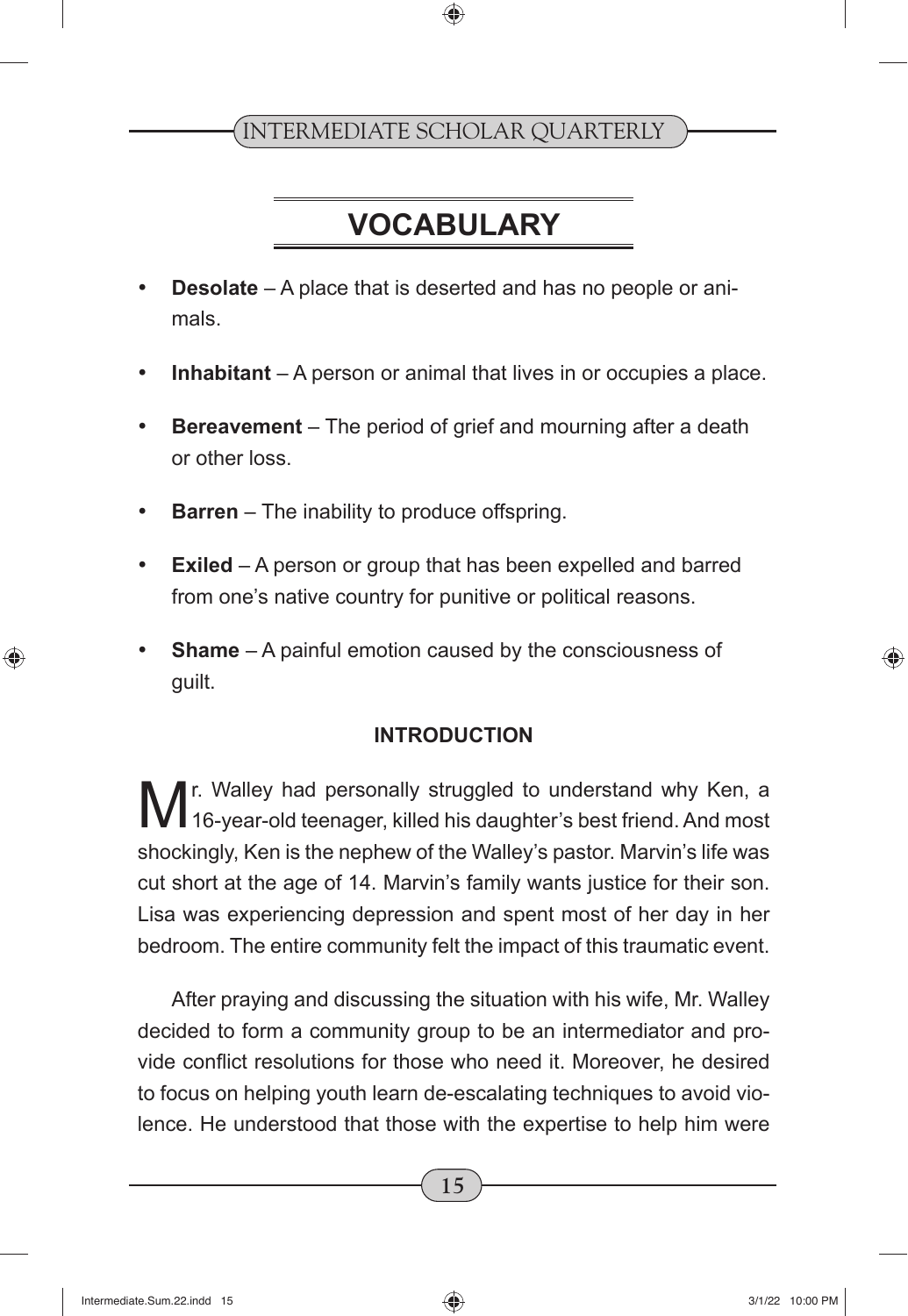already active in the community. Mr. Walley reached out to some of them. Everyone he spoke to agreed to work with him and provide additional resources. Mr. Walley's doctor volunteered to send mental health counselors to assist in the work.

*How do you think Mr. Walley's actions will impact the community? When community outreach centers are available for the youth, does it help?* 

#### **BIBLE STORY**

The Israelites were taken captive by the Babylonians because they disobeyed God. While they were away from their homeland, the lands remained untouched and barren. The Israelites felt God had deserted them in Babylon, but God could never abandon his own. Just like a mother would not leave her little child (49:14-15), God loves us. God may punish us for our sins, but he is still present and watching over us as a good parent does. Our names are inscribed on the palms of God's hands (49:16).

God had not forgotten about Israel. God assures the people he would restore and bless them in their land. Israel is personified as a bride, and God is the bridegroom (Rev. 19:6-8). The command to Israel to adorn themselves with ornaments means God has taken the unfaithful people back as a bride (49:18). If we repent and turn back to God, he will forgive and restore us when we sin.

The restoration of the "desolate places" points to the future return from Babylonian exile. God promised to make Israel prosper again and make her children return from all the nations where they had been scattered; in time, there would scarcely be enough room for all of them (49:19-23). This also may be referring to spiritual offspring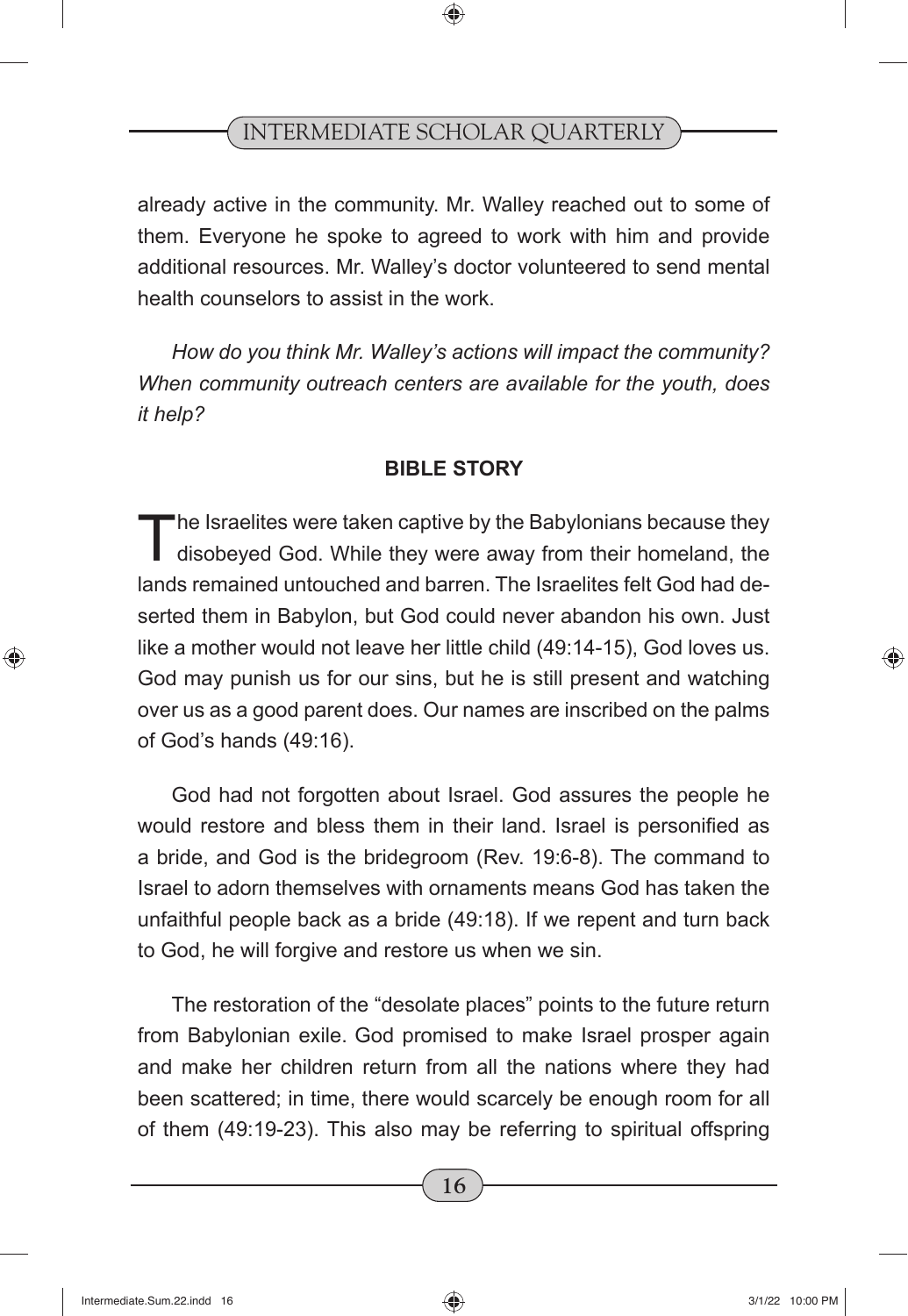among both Jews and Gentiles. God would protect the people, and their enemies would be punished and made to serve them. The restoration of God's people comes through the power of God. We have to continue to trust in God's promises no matter our current circumstances. God has a glorious future planned for each of us.

*How does God enact justice for his chosen people? What can we do to promote love, mercy, and justice? Compare and contrast restored Israel with our current world.*

#### **LIFE APPLICATION**

**M** ost fairytales end with the quote, "And they lived happily ever affection." They are called fairytales because they are not real (facts) but fantasies. Think about the fairytales you read or viewed on television. What was your favorite? Why? When have you ever seen the fairytale be replicated in real life?



Create a song using our scripture text. Break up into two groups to write a song on the following page. Once each group has completed their song, we can sing them together. Remember to use the same refrain after each verse. Choose a refrain from our scripture text.

**17**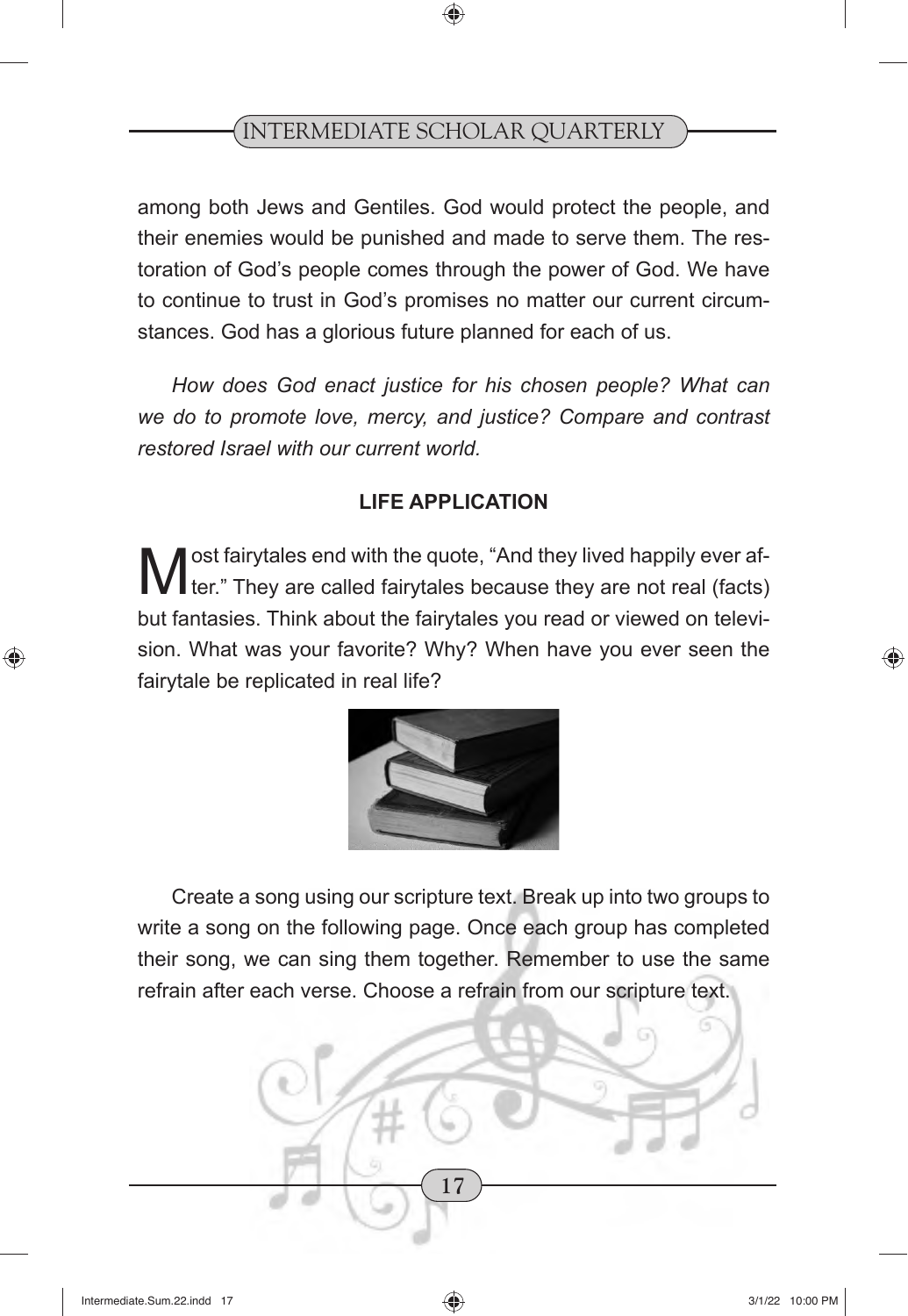#### **SUMMARY**

The Lord encouraged disheartened Israel. God promised to re-<br>lease the Israelites from captivity and bless them. They would be prosperous and have many offspring. God would punish those who oppressed them. The Israelites would once again live in their homeland and experience peace, mercy, and justice from God. This is after they had restored their relationship with God. Sin separates us from God, but grace restores us.

*Where do freedom and blessings come from? What did God promise Israel? How has God restored personal relationships for you?*